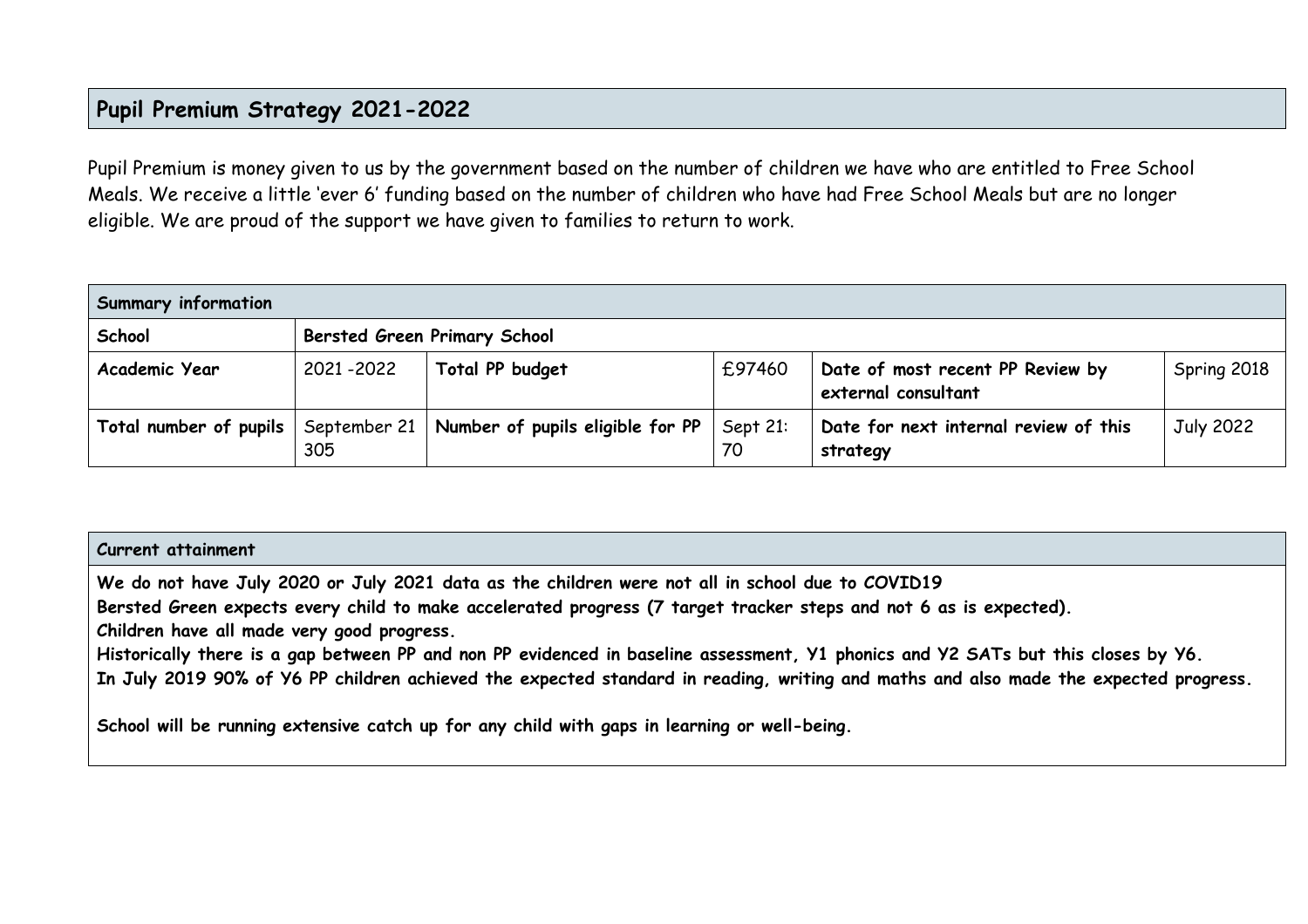|                 | Barriers to future attainment (for pupils eligible for PP, including high ability)                                    |                                                                                                                                                                                                                                                                                                                                                            |  |  |  |  |
|-----------------|-----------------------------------------------------------------------------------------------------------------------|------------------------------------------------------------------------------------------------------------------------------------------------------------------------------------------------------------------------------------------------------------------------------------------------------------------------------------------------------------|--|--|--|--|
|                 | In-school barriers (issues to be addressed in school, such as poor oral language skills)                              |                                                                                                                                                                                                                                                                                                                                                            |  |  |  |  |
| A.              |                                                                                                                       | A school in an area of high deprivation (8 <sup>th</sup> most deprived ward in England). Differentiation is very substantial and planning complex.                                                                                                                                                                                                         |  |  |  |  |
| <b>B.</b>       |                                                                                                                       | Gaps in learning and in knowledge. Poor vocabulary as well as EAL. PP and SEN combined needs. Low independence and basic skills in YR.                                                                                                                                                                                                                     |  |  |  |  |
| $\mathcal{C}.$  | Age expected attainment in reading and writing and maths and impact from COVID19                                      |                                                                                                                                                                                                                                                                                                                                                            |  |  |  |  |
| D               | Challenging and inspiring most able children                                                                          |                                                                                                                                                                                                                                                                                                                                                            |  |  |  |  |
|                 | External barriers (issues which also require action outside school, such as low attendance rates)                     |                                                                                                                                                                                                                                                                                                                                                            |  |  |  |  |
| E.              | Some children arrive at school not ready to learn following events at home/outside school                             |                                                                                                                                                                                                                                                                                                                                                            |  |  |  |  |
| $F_{\cdot}$     | Parental engagement and aspiration                                                                                    |                                                                                                                                                                                                                                                                                                                                                            |  |  |  |  |
|                 | <b>Desired outcomes</b>                                                                                               |                                                                                                                                                                                                                                                                                                                                                            |  |  |  |  |
|                 | Desired outcomes and how they will be measured                                                                        | Success criteria                                                                                                                                                                                                                                                                                                                                           |  |  |  |  |
| A.              | Pupils making good progress and Age Expected attainment<br>in reading and writing and maths                           | Children make good progress and 'catch up'<br>More children achieve ARE/GD in RWM                                                                                                                                                                                                                                                                          |  |  |  |  |
| <b>B.</b>       | Pupils arriving in class ready to learn                                                                               | Learning of other children is not disturbed. Pupils settle quickly to learning<br>Children have the uniform they need and are not hungry                                                                                                                                                                                                                   |  |  |  |  |
| $\mathcal{C}$ . | Children access the support they need, when they need it -<br>e.g. as they arrive at a new school                     | Gaps in learning and misconceptions identified rapidly<br>Vocabulary supported/pre-taught                                                                                                                                                                                                                                                                  |  |  |  |  |
| D.              | Challenge and Academically Able children have opportunity<br>to be stretched and work with other like-minded children | Impact on greater depth learning and mastery                                                                                                                                                                                                                                                                                                               |  |  |  |  |
| E.              | Reading and completing homework in loco parentis                                                                      | Reading confidently impacts on accessing the curriculum and completing<br>homework and marking in class with peers impacts on teamwork and progress<br>Impact from AfA - Accelerated reading as well as 'my on' on parental<br>engagement and in particular hearing children read, attending parents<br>evenings and supporting the completion of homework |  |  |  |  |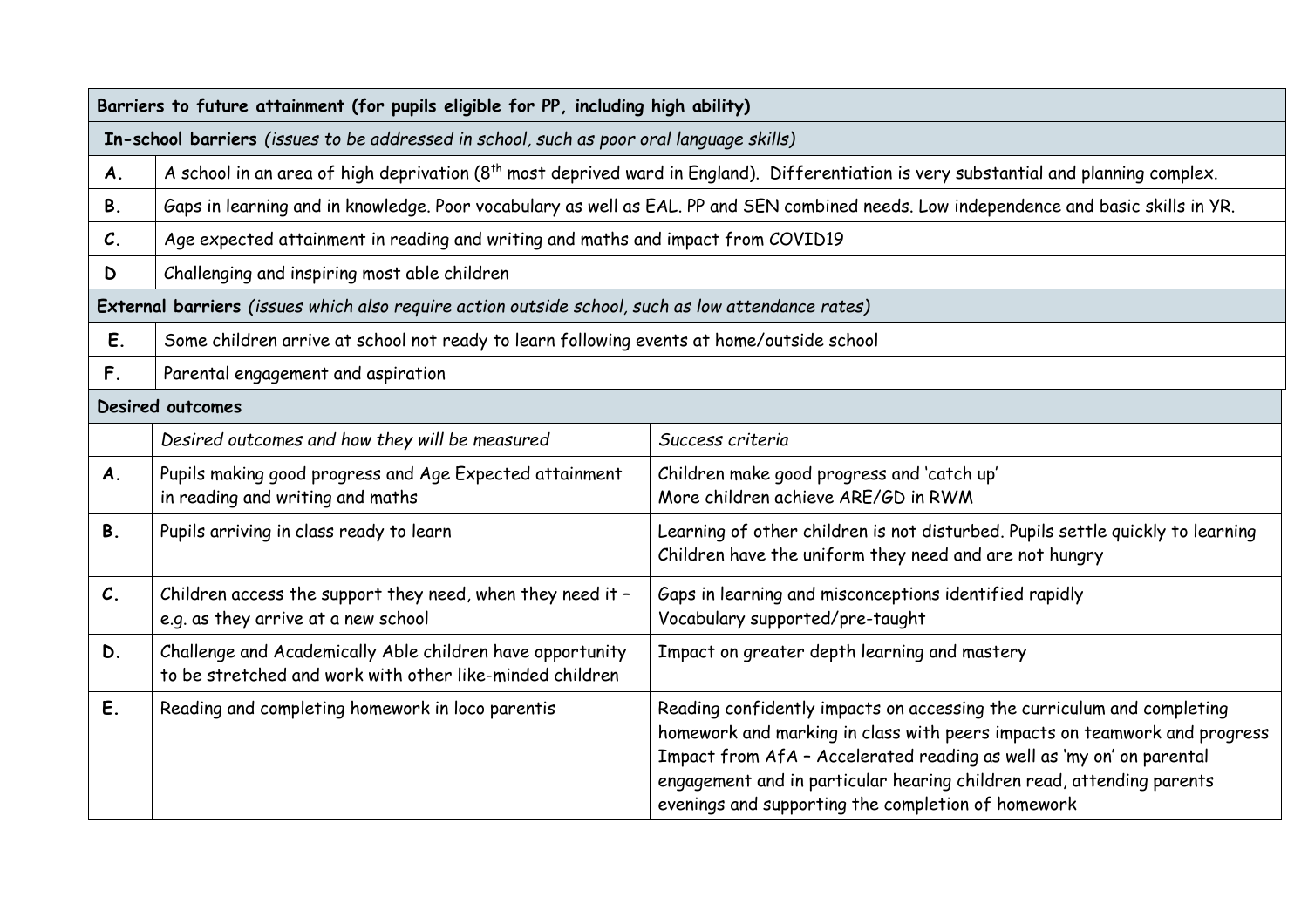| $F_{\cdot}$ | Pupils accessing learning beyond the school day as well as<br>curriculum enrichment to impact on engagement, teamwork,<br>responsibility, self-esteem and confidence.                                                                                | Engagement, full access to a broad and balanced curriculum. Opportunities<br>accessed beyond school. Children talking about potential career paths<br>including qualifications and university                                                                                                              |  |  |  |  |  |  |
|-------------|------------------------------------------------------------------------------------------------------------------------------------------------------------------------------------------------------------------------------------------------------|------------------------------------------------------------------------------------------------------------------------------------------------------------------------------------------------------------------------------------------------------------------------------------------------------------|--|--|--|--|--|--|
|             | We know our children very well and support them individually;                                                                                                                                                                                        |                                                                                                                                                                                                                                                                                                            |  |  |  |  |  |  |
|             | Children will benefit from talking about issues that concern them so that they are better able to focus on their work when in class and their<br>commitment to learning is positive;                                                                 |                                                                                                                                                                                                                                                                                                            |  |  |  |  |  |  |
|             | such as Construction Club, Gardening Club and various sports clubs;                                                                                                                                                                                  | Small groups of children will develop their social and play skills as well as English language vocabulary through adult support and modelling at clubs                                                                                                                                                     |  |  |  |  |  |  |
|             | child's opinion an impact on their education;                                                                                                                                                                                                        | Children with theatrical, leadership or team building talents or challenges will be supported beyond the school where this is seen to have in the                                                                                                                                                          |  |  |  |  |  |  |
|             | is of benefit to them;                                                                                                                                                                                                                               | New joiners to the school and children with more complex needs are able to access the curriculum at appropriate levels and can work in a way that                                                                                                                                                          |  |  |  |  |  |  |
| rapidly.    |                                                                                                                                                                                                                                                      | We will assess older children in their first language and provide appropriate support to enable then to integrate into a new school and new culture                                                                                                                                                        |  |  |  |  |  |  |
|             | We will be able to provide children with regular opportunities to practice their reading with trained reading volunteers;                                                                                                                            |                                                                                                                                                                                                                                                                                                            |  |  |  |  |  |  |
|             | Children in EYFS will be able to develop their attention as well as their speaking and listening skills and basic cognitive skills in a small group so<br>that they can then transfer these skills. We are also running the NELI language programme. |                                                                                                                                                                                                                                                                                                            |  |  |  |  |  |  |
|             | We will progress links and support the developments in Little Acorns Pre-school. The investment in this provision has shown impact on the<br>children's language                                                                                     |                                                                                                                                                                                                                                                                                                            |  |  |  |  |  |  |
|             | reading every week; we will also work to develop memory etc. Read, Write Inc will continue to be monitored for impact.                                                                                                                               | Running targeted intervention groups including maths and writing intervention groups/'catch up' clubs and providing some individual reading support;<br>we will continue to oversee and support our team of reading volunteers including 12 'Rotary Readers' who we hope will again (following covid) hear |  |  |  |  |  |  |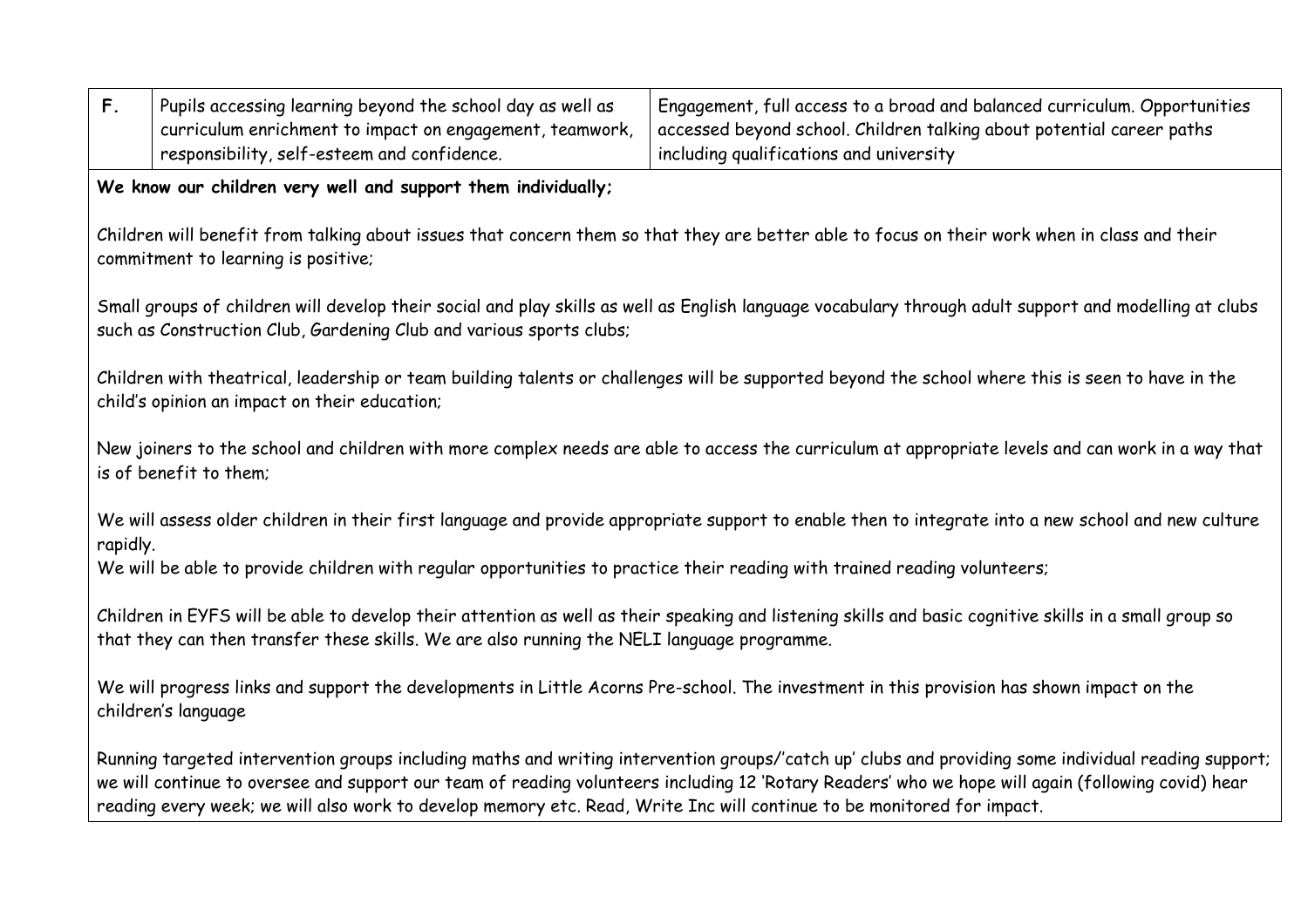# **Planned expenditure: £97460**

How we are using the pupil premium to improve classroom pedagogy, provide targeted support and support whole school strategies.

| i. Quality of teaching for all                        |                                                                                              |                                                                            |                                                |                                                | £48878                                     |                  |
|-------------------------------------------------------|----------------------------------------------------------------------------------------------|----------------------------------------------------------------------------|------------------------------------------------|------------------------------------------------|--------------------------------------------|------------------|
| Desired outcome                                       | Chosen action /<br>approach                                                                  | What is the evidence and<br>rationale for this choice?                     | How will you ensure it is<br>implemented well? | Staff<br>lead                                  | When will you<br>review<br>implementation? |                  |
| Pupil progress and<br>engagement                      | Single year group<br>classes                                                                 | Precision teaching, focussed<br>planning                                   | Monitoring of progress and<br>teaching         | PP lead<br>Basic<br>skills lead<br>All<br>Head |                                            | <b>July 2021</b> |
| Inclusive learning<br>Enjoyment<br>Enrichment         | Trips, visits, visitors<br>accessed, reading in<br>loco parentis,                            | Inclusion and the benefit of the<br>opportunity on learning                |                                                |                                                |                                            |                  |
| Challenge and<br><b>Academically Able</b><br>children | Maths club, writing<br>groups, Cathedral<br>groups/sessions,<br>Chichester theatre<br>groups | Opportunity to be stretched and<br>work with other like-minded<br>children |                                                |                                                |                                            |                  |

**ii. Targeted support £19682**

| Desired outcome                             | Chosen<br>action/approach                                                 | What is the evidence and<br>rationale for this choice?                                                                                              | How will you ensure it is<br>implemented well?                                  | Staff<br>lead                            | When will you<br>review<br>implementation? |
|---------------------------------------------|---------------------------------------------------------------------------|-----------------------------------------------------------------------------------------------------------------------------------------------------|---------------------------------------------------------------------------------|------------------------------------------|--------------------------------------------|
| Personalised,<br>timely support<br>accessed | Targeted<br>interventions<br>Inc. buying books for<br>Accelerated reading | Gaps and misconceptions - time<br>out of school/between schools<br>impacting<br>Secure impact from Accelerated<br>reading<br>Good impact on PP/SEND | Monitoring of progress and<br>teaching and interventions<br>Talking to children | All<br>overseen<br>SMT<br>and PP<br>lead | <b>July 2021</b>                           |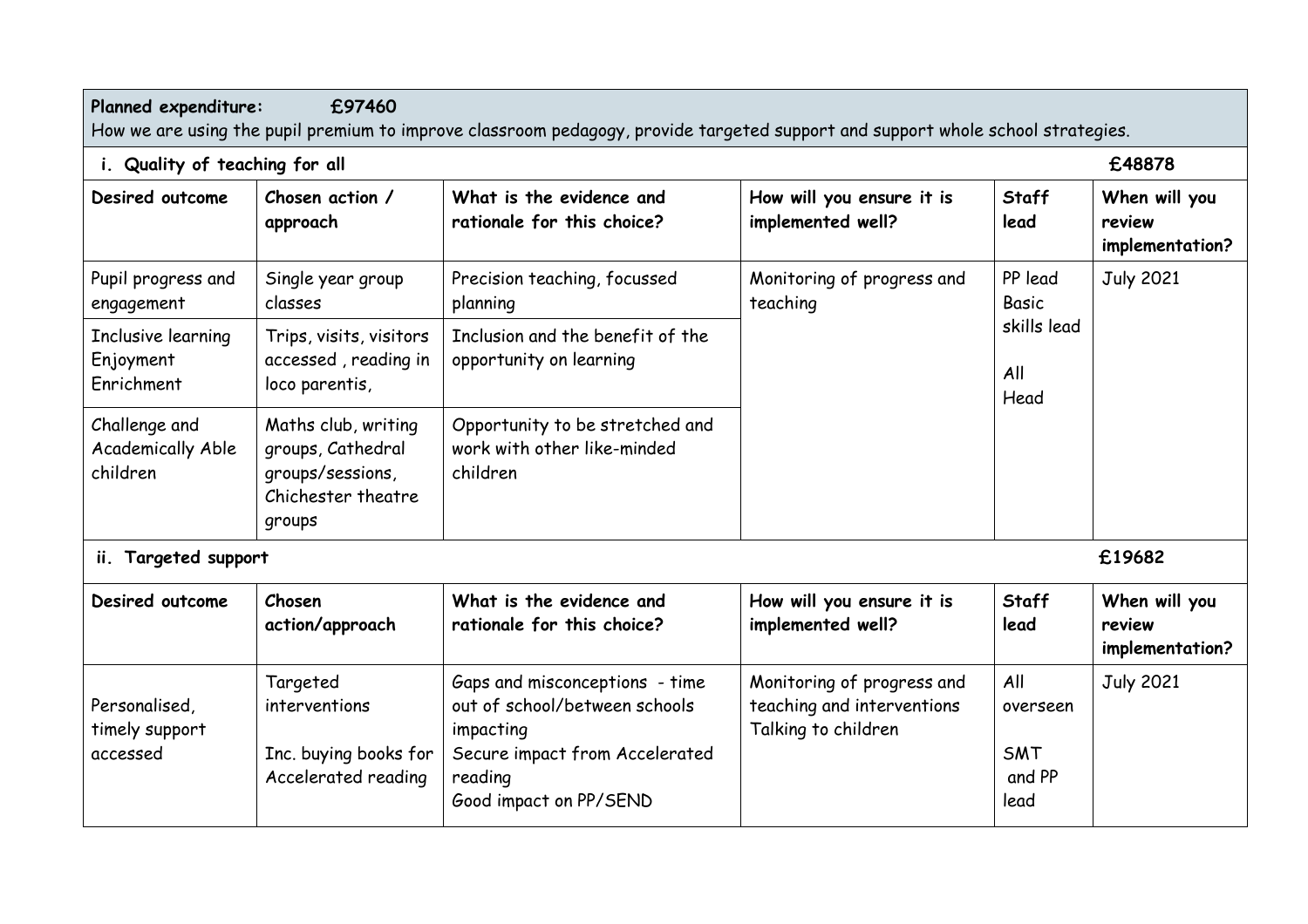|                                                                                                          | Pre-teaching<br>vocabulary, hearing<br>children read,<br>supporting<br>incomplete homework<br>As well as<br>structured<br>conversations with<br>families | 2 year old data reports to be $4th$<br>lowest in country for speech and<br>language. Need to enrich<br>vocabulary/provide vocabulary to<br>access learning<br>28% PP<br><b>31% EAL</b><br><b>28% SEND</b> |                                                                                                                                 |                              |                                            |
|----------------------------------------------------------------------------------------------------------|----------------------------------------------------------------------------------------------------------------------------------------------------------|-----------------------------------------------------------------------------------------------------------------------------------------------------------------------------------------------------------|---------------------------------------------------------------------------------------------------------------------------------|------------------------------|--------------------------------------------|
| iii. Other approaches                                                                                    |                                                                                                                                                          |                                                                                                                                                                                                           |                                                                                                                                 |                              | £28900                                     |
| Desired outcome                                                                                          | Chosen<br>action/approach                                                                                                                                | What is the evidence and<br>rationale for this choice?                                                                                                                                                    | How will you ensure it is<br>implemented well?                                                                                  | <b>Staff</b><br>lead         | When will you<br>review<br>implementation? |
| Pupils arriving in<br>class ready to learn                                                               | Early Morning Club<br>Children have the<br>uniform they need                                                                                             | A significant number of children<br>are trying to manage / experiencing<br>anxiety, coping with bereavement,<br>family separation/challenges<br>Engagement, self-esteem,<br>resilience, equality          | Observe children arriving at<br>class<br>Monitor progress                                                                       | Teachers<br>Teachers<br>/SMT | <b>July 2021</b>                           |
| Teamwork,<br>resilience, self-<br>confidence improve<br>with impact on<br>engagement and<br>basic skills | Pupils accessing<br>learning beyond the<br>school day as well as<br>curriculum<br>enrichment<br>Counsellor, Forest<br>schools. Sea Hawks                 | Affordability, opportunity,<br>inclusion and the incredible impact<br>it has                                                                                                                              | Teamwork, resilience, self-<br>confidence improve with<br>impact on engagement and<br>basic skills observed and<br>case studies | All<br>Head                  |                                            |
| Total budgeted cost   £97460                                                                             |                                                                                                                                                          |                                                                                                                                                                                                           |                                                                                                                                 |                              |                                            |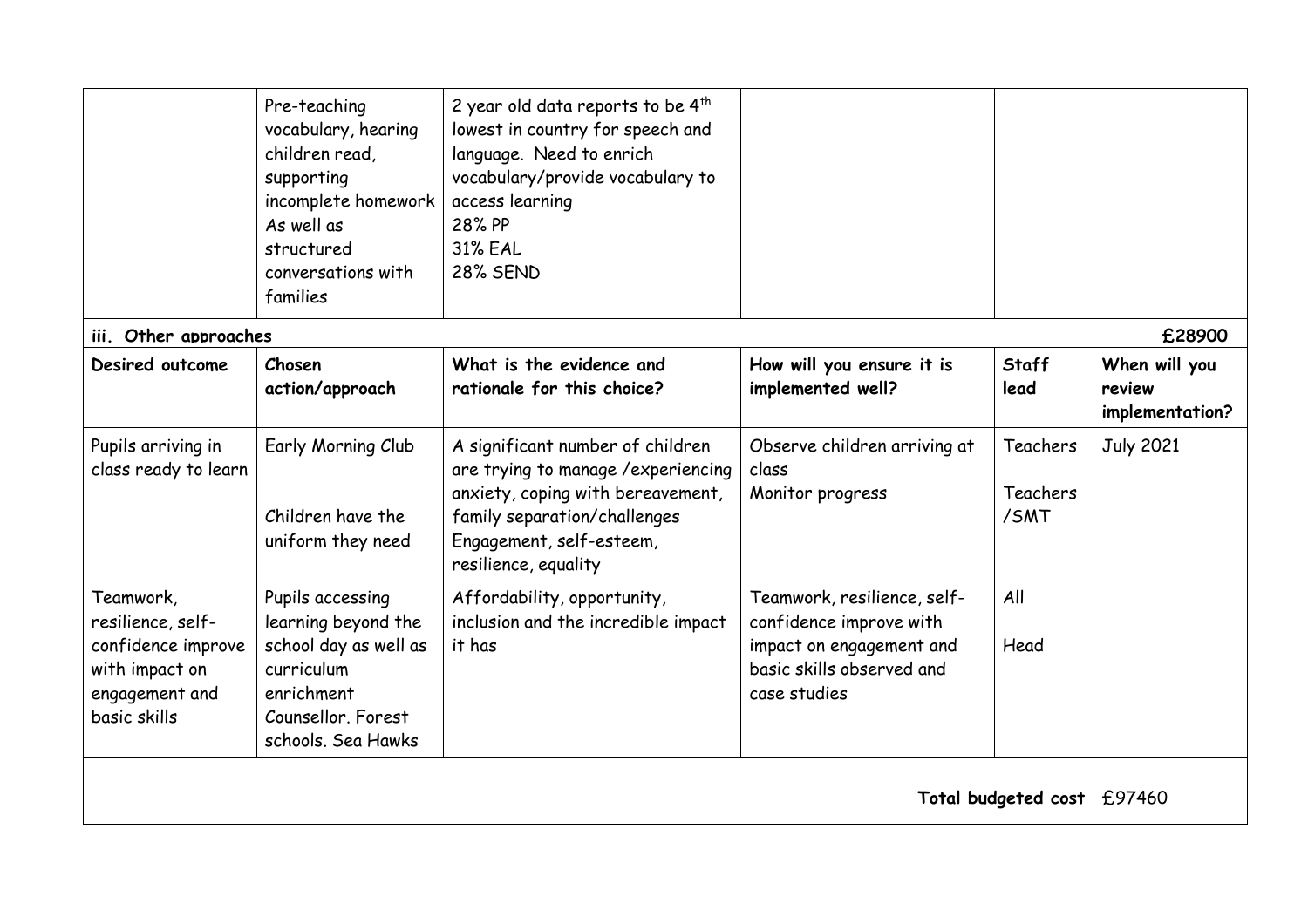#### **Review of expenditure July 2021**

#### **Previous Academic Year**

Our Pupil Premium funding in the first year of Bersted Green primary School for 2016/17 was £69,170 for 243 children in school. With more children in the school now (305) this is a similar amount when compared – some deprivation is not recognised in this formula and this is largely due to an increase of EAL families who are working and so don't qualify for PP but may live in overcrowded conditions and low incomes. We support families returning to work by providing a morning club and working with ASPIRE Adult education to develop necessary basic skills alongside first aid, cooking and parenting skills etc. We opened a pop up shop to provide basic supplies for families and sought grants.

- Children taught in single year groups had a big impact when talking to the children. The children in Y1 and Y5 did not enjoy the necessary SATs focus that many of the younger children were not ready for and they said they didn't do enough art….
- The focus on the use of the practical equipment for all pupils, re-visiting 'basics' and planning for misconceptions e.g. checking work, X10, place value etc. as well as explaining the real life contexts work;
- Children talking, explaining, giving/receiving instructions, describing and are given the first hand experiences to achieve this including visits, cooking, Lego therapy etc.;
- Children learning concepts practically and the real life context/purpose explained;
- Running targeted intervention groups including maths and writing intervention groups/clubs and providing some individual reading support; we will continue to oversee and support our team of reading volunteers; we will also work to develop memory etc. Read, Write Inc will continue to be monitored for impact.
- Personalising learning according to the interests of pupils to support engagement
- Children practice and know their number facts including number bonds, tables etc
- Individual and small group support and interventions for our youngest PP children;
- Bilingual Teaching –pupils arriving at the school with English as an Additional Language are supported to develop their vocabulary and confidence. We will continue to support our Polish speaking parents.
- Early Morning Club Staff work with individual children who may be experiencing anxiety, coping with bereavement or family separation etc. This ensures children are ready to learn at the start of the school day; we subscribe to
- 'Fairshare' so children can always have breakfast and also cook with healthy ingredients and make a hot snack.
- We will also ensure pupils eligible access the full extended curriculum we offer;

We use our pupil premium money to fund some important roles within school. These roles are focused on interventions towards increasing attainment, supporting children's emotional and behavioural needs to enable them to access the curriculum more effectively and increasing the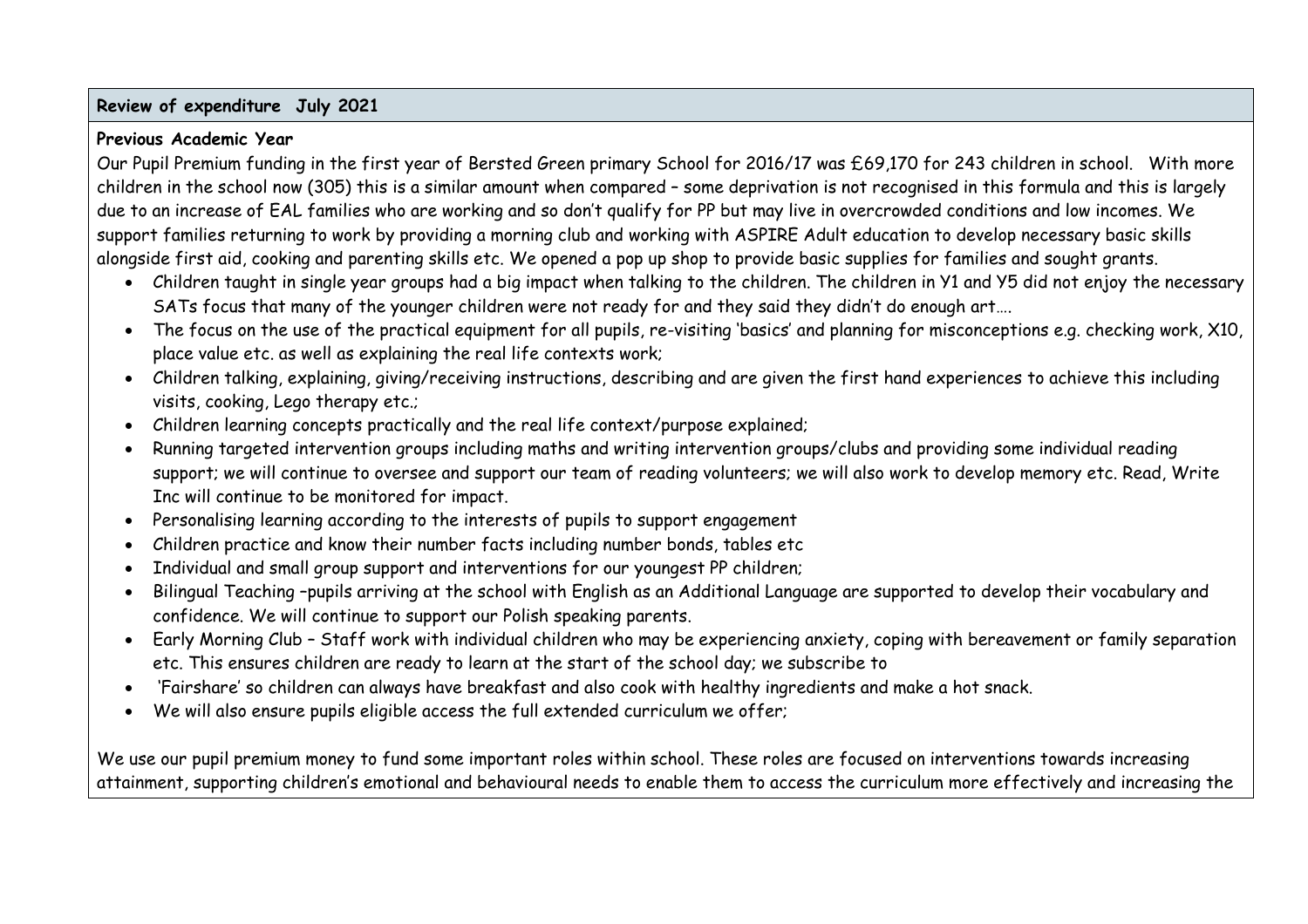extended services we can offer in order to support our pupil premium children. For children moving between temporary housing we will support travel for continuity for a short time.

When children join the school in YR there is a gap between PP and non PP (particularly evidenced in the EYFS baseline assessment) – this would be inevitable but the gains in basic skills rapidly begins to close the gap. There is only a positive difference in Y6.

Children also will have joined the school (having had periods out of school as they have moved) with huge gaps and as maths knowledge is so incremental we have had to take them back to ensure learning is secure – this has impacted on the rate of progress but also on children making the transition to secondary without the gaps they had.

This is an impact from single year groups this year and personalising learning for PP pupils but quite honestly for every pupil. New pupils joining the school have been assessed and supported inc. AfA programme working with parents/carers to listen to reading and support homework – have settled in quickly. Accelerated reading, my on, times table rock stars and my maths support home learning. Progress for pupils with joint PP and SEND has significantly improved by at least 30% in reading, writing, maths and 40% in R+W+M. The majority of the PP children access clubs at school as well as (during 2020-21) free swimming lessons at Arun leisure centre – school paid the membership and a benevolent fund supported the lessons.

Early morning club ensures the children who need to are fed, clothed, listened to, heard to read/homework and ready to learn as school begins.

Well being is supported in a range of ways including :

ELSA – emotional literacy support; Forest schools and time in outside class room; Counselling with a primary age approach Well being and stay and play clubs and groups; Time to talk activities; 2 therapy dogs to chat to, play with and hear reading

The proportion of pupil premium and ever 6 pupils making good progress increased. The gap closed. Now, attainment overall to improve with 'catch up'.

| Review of expenditure - April 2020-2021<br>£102220 |                               |                                                                  |                                                                  |                |  |
|----------------------------------------------------|-------------------------------|------------------------------------------------------------------|------------------------------------------------------------------|----------------|--|
| i. Quality of teaching for all                     |                               |                                                                  |                                                                  |                |  |
| Desired outcome                                    | <b>Chosen action/approach</b> | <b>Estimated impact:</b><br>Did we meet the success<br>criteria? | Lessons learned<br>and whether to continue with this<br>approach | Cost<br>£55728 |  |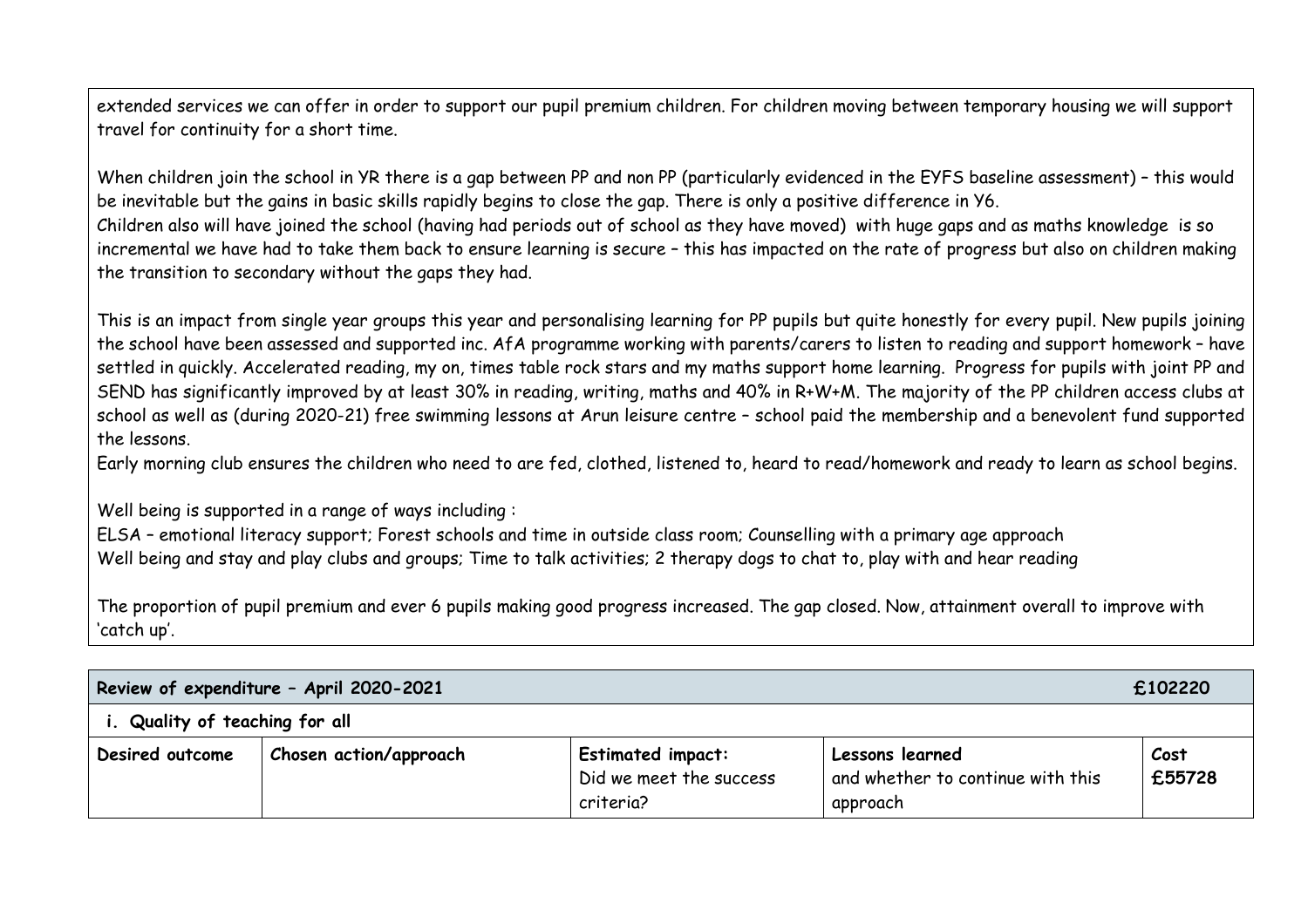| Pupil progress and<br>engagement                      | Single year group classes                                                                 | Pupils made strong progress<br>at least in line with non PP<br>pupils                                                                                                                                                    | Good impact from planning for/ to<br>avoid misconceptions                                                                                                                                                                                                                                                                                      | £53528                     |
|-------------------------------------------------------|-------------------------------------------------------------------------------------------|--------------------------------------------------------------------------------------------------------------------------------------------------------------------------------------------------------------------------|------------------------------------------------------------------------------------------------------------------------------------------------------------------------------------------------------------------------------------------------------------------------------------------------------------------------------------------------|----------------------------|
| Inclusive learning<br>Enjoyment<br>Enrichment         | Trips, visits, visitors accessed,<br>reading in loco parentis.                            | Children engaged. Strong<br>progress. Impact on<br>attendance. Children<br>confident to articulate.                                                                                                                      | Planning trips/visits/visitors in<br>advance. Ensuring there is minimal<br>cost. Development of relationships in<br>the community has been positive.                                                                                                                                                                                           | £2000                      |
| Challenge and<br><b>Academically Able</b><br>children | Maths club, writing groups,<br>Cathedral groups/sessions,<br>Chichester theatre<br>groups | Able and AMA children<br>achieved a good level of<br>development. They<br>benefitted from locality<br>AMA days in PE, science,<br>reading, dance as well as<br>WSCC maths quizzes and<br>work with Chichester<br>Theatre | We anticipate that the focus on<br>accelerated progress this year will<br>impact on GD alongside ARE as<br>learning gaps close.<br>Classes with fewer spaces and 3 with<br>30 children will also impact positively<br>as new children with big gaps and<br>continual very high mobility has bees<br>a challenging barrier to improving<br>data | £200                       |
| ii. Targeted support                                  |                                                                                           |                                                                                                                                                                                                                          |                                                                                                                                                                                                                                                                                                                                                |                            |
| Desired outcome                                       | Chosen action/approach                                                                    | Estimated impact: Did we<br>meet the success criteria?                                                                                                                                                                   | Lessons learned<br>will we continue with this approach                                                                                                                                                                                                                                                                                         | Cost<br>£19682             |
| Personalised,<br>timely support<br>accessed           | Targeted interventions<br>Training for interventions<br>Books for Accelerated Reading     | Good impact SEND+PP in<br>particular on progress<br>Good impact from AR                                                                                                                                                  | SEND+PP and learning beyond school<br>most limited - structured<br>conversations and development of<br>relationships had best impact                                                                                                                                                                                                           | £6402.54<br>£1600<br>£3000 |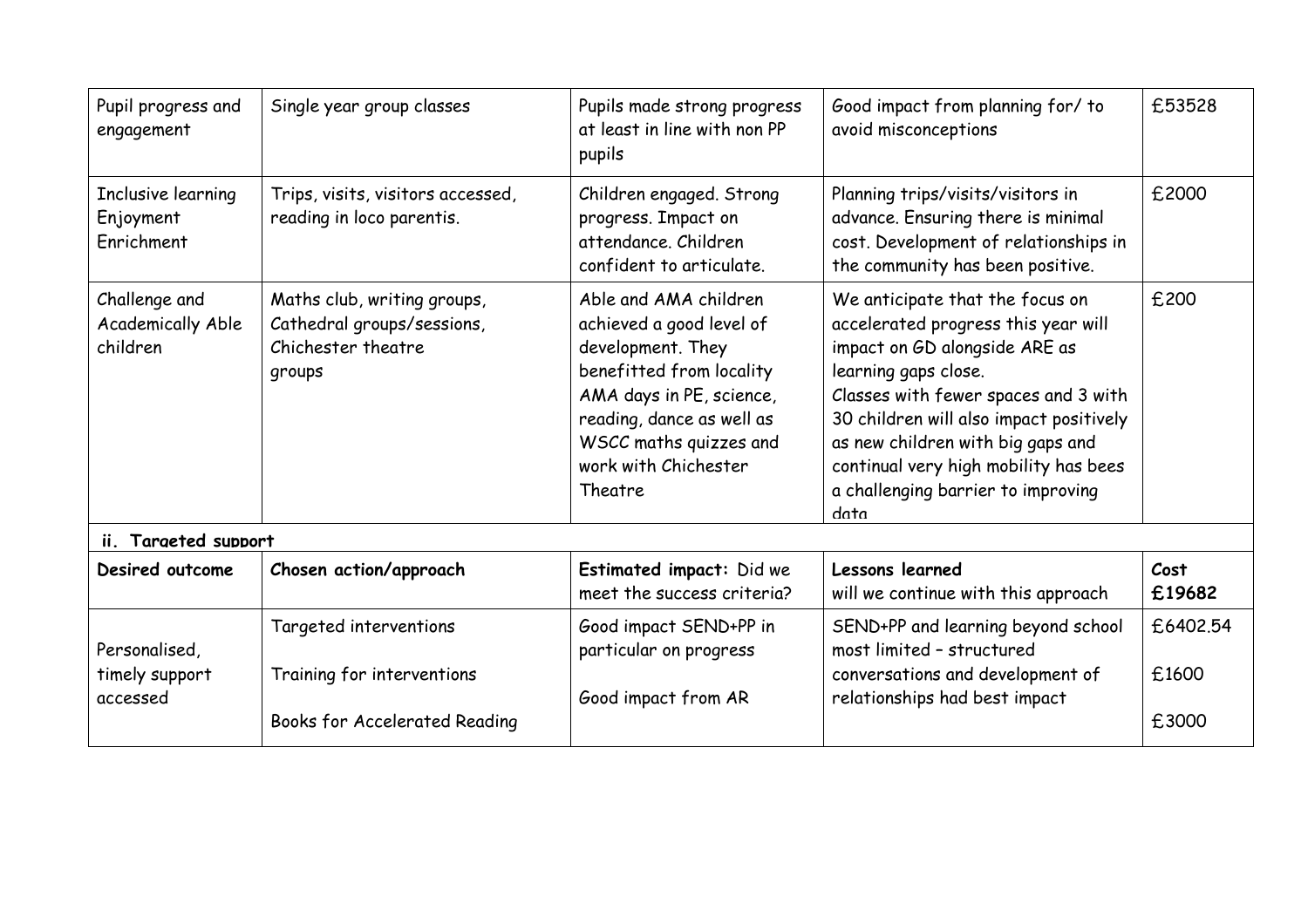|                                            | Pre-teaching vocabulary, hearing<br>children read, supporting incomplete<br>homework<br>As well as structured conversations<br>with families<br>Laptops for 'catch up' | Particularly good impact on<br>progress for EAL and<br>children with limited<br>vocabularies | Using EAL type pre-teaching with a<br>wider group of children to ensure all<br>start 'the unit' of learning with the<br>vocabulary they need                                                                                  | £4264                              |
|--------------------------------------------|------------------------------------------------------------------------------------------------------------------------------------------------------------------------|----------------------------------------------------------------------------------------------|-------------------------------------------------------------------------------------------------------------------------------------------------------------------------------------------------------------------------------|------------------------------------|
|                                            | Wellbeing<br>Forest schools, counselling, ELSA,<br>groups and clubs                                                                                                    | Engaged children                                                                             | Children value and respond to adults<br>positively                                                                                                                                                                            | £4415                              |
| iii. Other approaches                      |                                                                                                                                                                        |                                                                                              |                                                                                                                                                                                                                               |                                    |
| Desired outcome                            | Chosen action/approach                                                                                                                                                 | Estimated impact: Did we<br>meet the success criteria?                                       | Lessons learned<br>will we continue with this approach                                                                                                                                                                        | Cost<br>£28900                     |
| Pupils arriving in<br>class ready to learn | Early Morning Club<br>Sea Hawks<br>Children have the uniform they need<br>Fairshare<br>Assisted travel                                                                 | Engagement, self-esteem and<br>resilience and being heard to<br>read<br>Equality             | Fairshare provided break snacks<br>particularly for KS2 and opportunity<br>to try new products.<br>Changing uniform to bottle green<br>from jade green made easier to<br>access additional uniform cheaply in<br>supermarkets | 3738<br>9500<br>5628<br>400<br>658 |